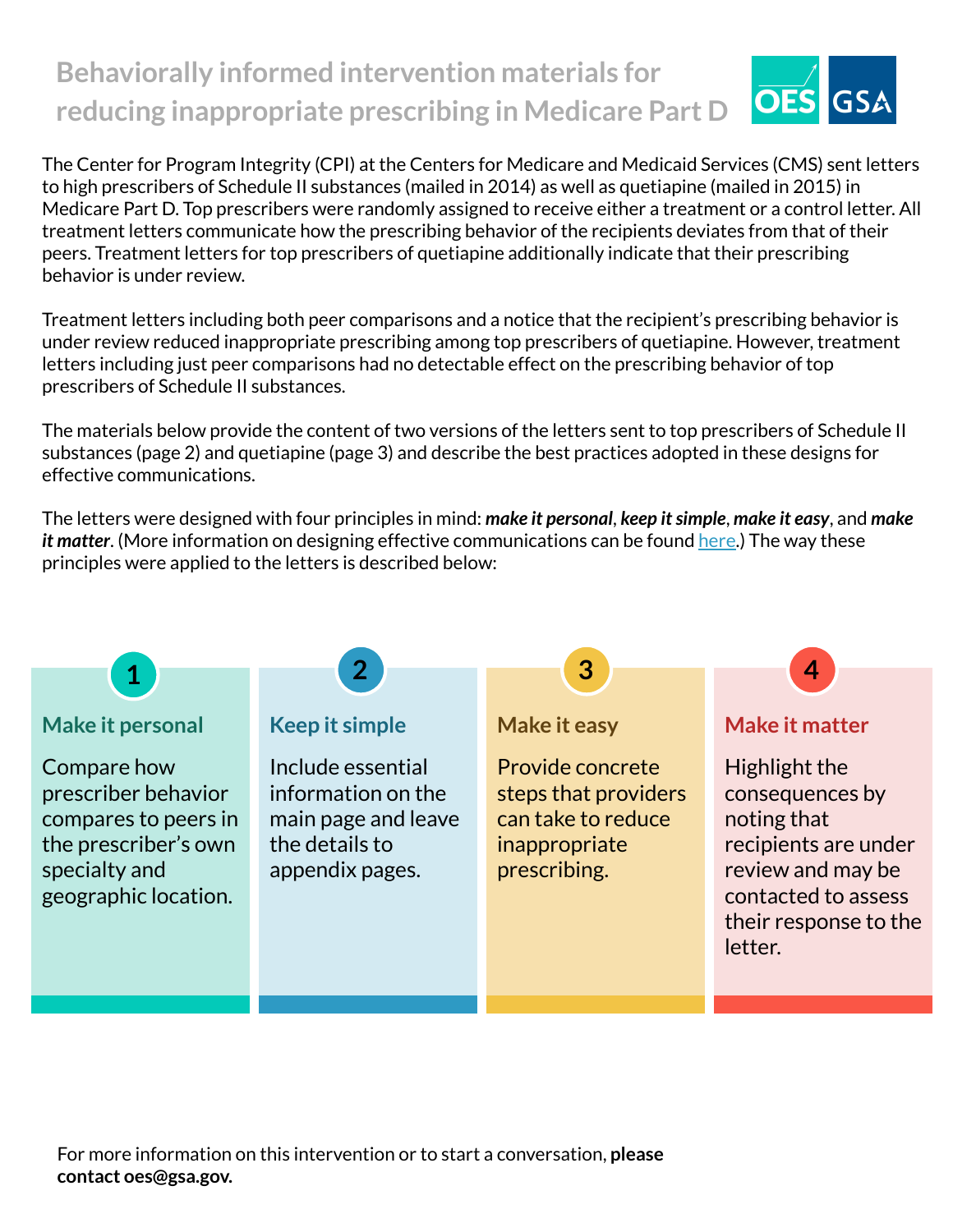# **Redesigned Letter: Reducing Inappropriate Prescribing of Schedule II Substances in Medicare Part D**



### [Mailed on CMS letterhead]

[Prescriber name and information],

#### **Re: You prescribed XX% MORE schedule II controlled substances than your peers.**



Show how provider prescribing behavior compares to their peers.

Dear [Prescriber Name],

The figures above display the total count (left) and 30-day equivalent (right) of your Schedule II prescribing, compared to the national and state averages of those within your specialty. As can be seen, you prescribed far more - XX% more - than similar specialists within your state.

We hope that you will use the information provided to see if your high prescribing level is appropriate for your patient population. Read on for more information about the methodology used to analyze your prescribing behavior, and to learn what actions to take next.

Sincerely,

[Medicare Program Integrity Group Director]

Include only essential information in the main text.

Highlight concrete steps for recipients to take.